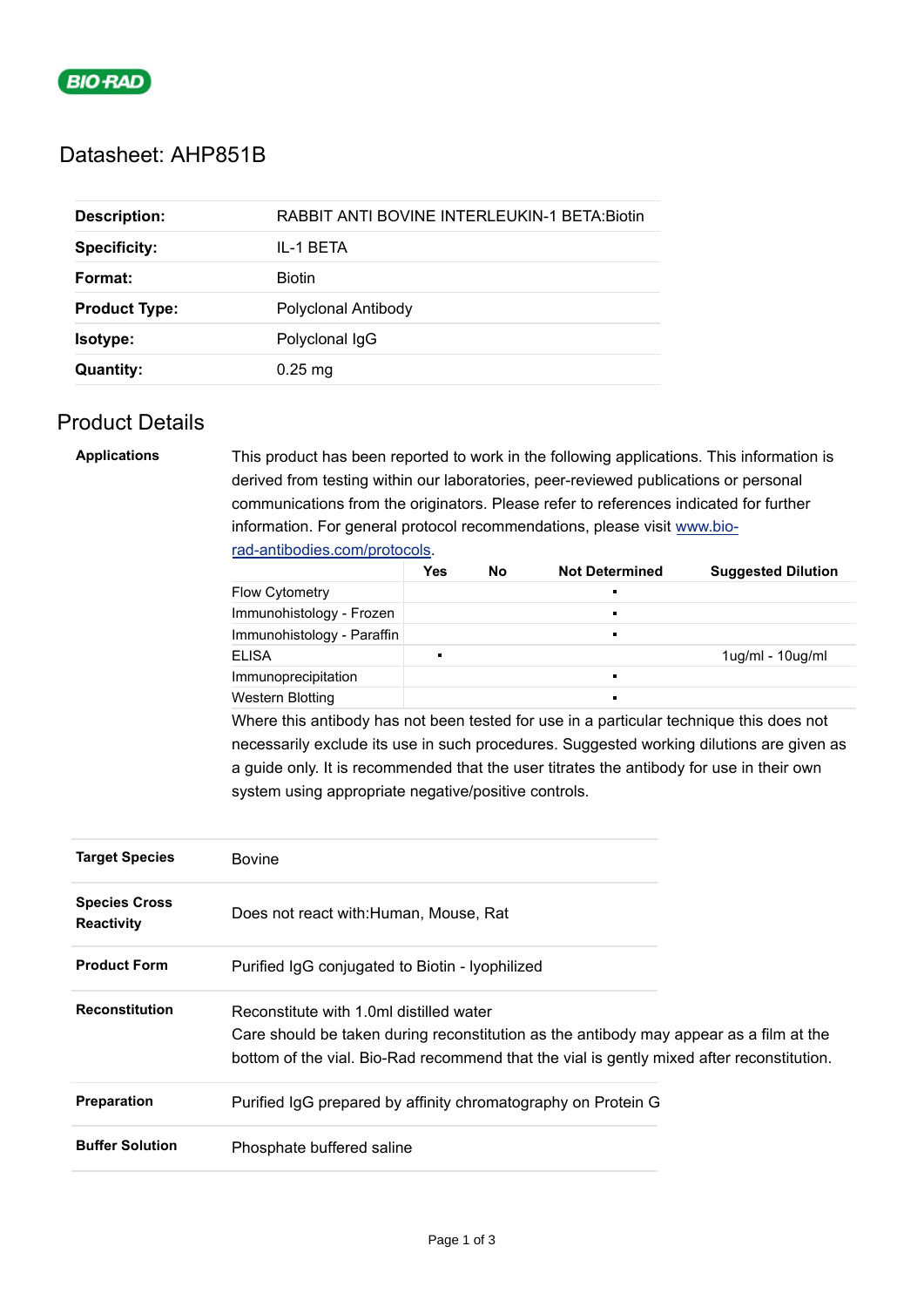| <b>Preservative</b><br><b>Stabilisers</b> | None present                                                                                                                                                                                                                                                                                                                                                                                                                                                                                                                                                                                                                                                                                                                                                                                                                                                                                                                                                                                           |
|-------------------------------------------|--------------------------------------------------------------------------------------------------------------------------------------------------------------------------------------------------------------------------------------------------------------------------------------------------------------------------------------------------------------------------------------------------------------------------------------------------------------------------------------------------------------------------------------------------------------------------------------------------------------------------------------------------------------------------------------------------------------------------------------------------------------------------------------------------------------------------------------------------------------------------------------------------------------------------------------------------------------------------------------------------------|
| Approx. Protein<br><b>Concentrations</b>  | IgG concentration 0.25mg/ml after reconstitution                                                                                                                                                                                                                                                                                                                                                                                                                                                                                                                                                                                                                                                                                                                                                                                                                                                                                                                                                       |
| Immunogen                                 | Recombinant bovine IL-1 beta.                                                                                                                                                                                                                                                                                                                                                                                                                                                                                                                                                                                                                                                                                                                                                                                                                                                                                                                                                                          |
| <b>External Database</b><br>Links         | <b>UniProt:</b><br>P09428<br><b>Related reagents</b>                                                                                                                                                                                                                                                                                                                                                                                                                                                                                                                                                                                                                                                                                                                                                                                                                                                                                                                                                   |
|                                           | <b>Entrez Gene:</b><br><b>Related reagents</b><br>281251<br>IL <sub>1</sub> B                                                                                                                                                                                                                                                                                                                                                                                                                                                                                                                                                                                                                                                                                                                                                                                                                                                                                                                          |
| <b>RRID</b>                               | AB_2124485                                                                                                                                                                                                                                                                                                                                                                                                                                                                                                                                                                                                                                                                                                                                                                                                                                                                                                                                                                                             |
| <b>Specificity</b>                        | Rabbit anti Bovine Interleukin-1 beta antibody recognizes bovine interleukin-1 beta<br>$(IL-1 beta).$                                                                                                                                                                                                                                                                                                                                                                                                                                                                                                                                                                                                                                                                                                                                                                                                                                                                                                  |
|                                           | IL-1 beta is principally expressed by macrophages, and plays an important<br>immunomodulatory role in the bovine immune response.                                                                                                                                                                                                                                                                                                                                                                                                                                                                                                                                                                                                                                                                                                                                                                                                                                                                      |
|                                           | Rabbit anti Bovine Interleukin-1 beta antibody recognizes both native and recombinant<br>bovine IL-1 beta. No detectable cross-reactivity was observed with human, mouse or rat<br>IL-1 beta.                                                                                                                                                                                                                                                                                                                                                                                                                                                                                                                                                                                                                                                                                                                                                                                                          |
| <b>ELISA</b>                              | This anti interleukin-1 $\beta$ : biotin conjugate may be used in a direct ELISA or as the detection<br>reagent in a sandwich ELISA with recombinant IL-1β (PBP008) as the standard and either<br>Rabbit anti Bovine IL-1 $\beta$ (AHP851Z) or purified Mouse anti Ovine IL-1 $\beta$ (MCA1658) as the<br>capture reagents.                                                                                                                                                                                                                                                                                                                                                                                                                                                                                                                                                                                                                                                                            |
| <b>References</b>                         | 1. Wenz, J.R. et al. (2010) Factors associated with concentrations of select cytokine and<br>acute phase proteins in dairy cows with naturally occurring clinical mastitis. J Dairy Sci.<br>93: 2458-70.<br>2. Rinaldi, M. et al (2010) A sentinel function for teat tissues in dairy cows: dominant<br>innate immune response elements define early response to E. coli mastitis. Funct Integr<br>Genomics. 10: 21-38.<br>3. Bougarn, S. et al. (2010) Muramyl dipeptide synergizes with Staphylococcus aureus<br>lipoteichoic acid to recruit neutrophils in the mammary gland and to stimulate mammary<br>epithelial cells. Clin Vaccine Immunol. 17 (11): 1797-809.<br>4. Simojoki, H. et al. (2011) Innate immune response in experimentally induced bovine<br>intramammary infection with Staphylococcus simulans and S. epidermidis. Vet Res. 42:<br><u>49.</u><br>5. Harte, C. et al. (2017) Alum Activates the Bovine NLRP3 Inflammasome Frontiers in<br>Immunology. 8 [Epub ahead of print]. |
| <b>Storage</b>                            | Prior to reconstitution store at +4 <sup>o</sup> C.<br>After reconstitution store at -20°C.                                                                                                                                                                                                                                                                                                                                                                                                                                                                                                                                                                                                                                                                                                                                                                                                                                                                                                            |